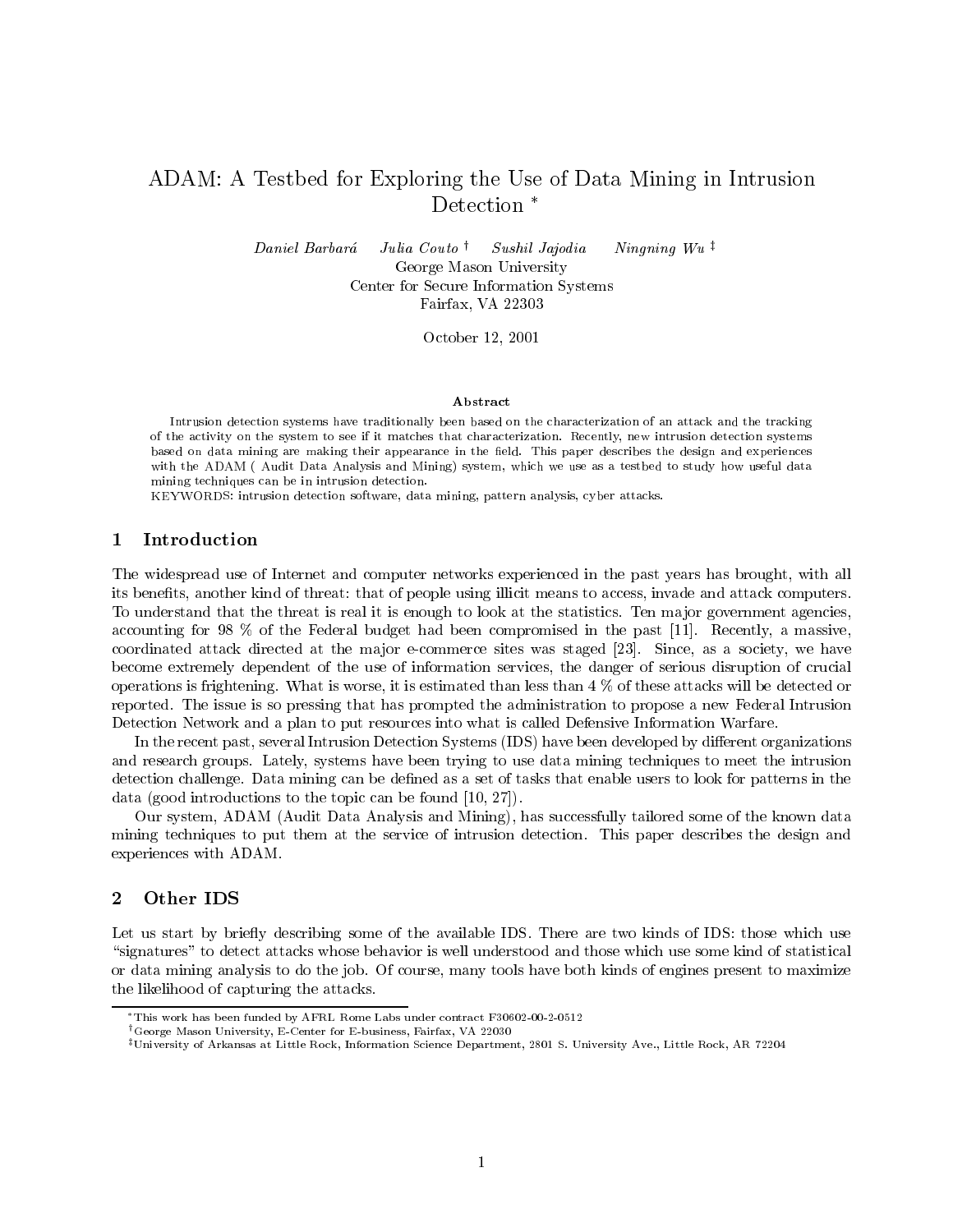#### Signature-based IDS  $2.1$

P-Best [17] is a rule-based, forward-chaining expert system that has been applied to signature-based intrusion detection for many years. The main idea is to specify the characteristics of a malicious behavior and then monitor the stream of events generated by system activity, hoping to recognize one intrusion "signature". Using a traditional expert system is shown to yield good performance results in real-time detection. Also, it is easy to use and it integrates well into existing OS environments, thanks to its programmability at the C language level. In general, an expert system production rule consists of a predicate expression (rule antecedent) over a well-defined set of facts, and a consequent, which specifies which other facts are derived when the antecedent is true. When any facts are asserted that match the arguments of a rule antecedent, the predicate expression is evaluated. If it evaluates to true (the rule "fires"), then the consequent is executed, potentially resulting in other facts being asserted. This process may create a chain of rule firings that yield new deductions about the state of the system. In the context of intrusion detection, facts are generally system events, with a type such as "login attempt" and additional context attributes, e.g. "return-code" with value "bad-password". These attribute values can be used as arguments in the rules antecedents. P-BEST was developed at SRI International and it was first deployed in the MIDAS ID system at the National Computer Security Center. Later, P-BEST was chosen as the rule-based inference engine of NIDES, a successor to the IDES prototype [18]. The P-BEST expert system shell is also used in EMERALD's eXpert [22], a generic signature-analysis engine.

## 2.1.2 USTAT and NSTAT

USTAT [12], a real-time intrusion detection system for UNIX was developed in the Computer Science Department of the University of California, Santa Barbara, and the name stands for State Transition Analysis Tool for UNIX. The original design was first developed by P. A. Porras and presented in  $[21]$  as STAT, State Transition Analysis Tool. STAT employs rule-based analysis of the audit trails of multi-user computer systems. In STAT, an intrusion is identified as a sequence of state changes that lead the computer system from some initial state to a target compromised state. USTAT makes use of the audit trails that are collected by the C2 Basic Security Module of SunOS and it keeps track of only those critical actions that must occur for the successful completion of the penetration. This approach differs from other rule-based penetration identification tools that pattern match sequences of audit records.

NetSTAT [26] performs real-time network-based intrusion detection by extending the state transition analysis technique, first introduced in STAT [21], to the networked environment. The system works on complex networks composed of several sub-networks. Using state transition diagrams to represent network attacks entails a number of advantages, including the ability to automatically determine the data to be collected to support intrusion analysis, resulting in a lightweight and scalable implementation of the network probes.

#### 2.2 Statistic and Data Mining-Based IDS

#### 2.2.1 IDES, NIDES and EMERALD

These three systems [18, 9, 2, 22] share a common background and are built with a traditional signaturebased component that coexists with a statistical proling unit. The statistical proling unit has as its guiding principle finding behavior that looks anomalous with respect to a profile (in data mining this is known as finding "outliers").

The statistical unit of these IDS maintains a knowledge base of profiles, i.e., descriptions of normal behavior with respect to a set of selected measures. (Full details about the unit can be found in [13, 3].) The idea is to describe the audited activity as a vector of intrusion-detection variables and compare this vector to another one defined by the expected values stored in the profiles. If the audited activity vector proves to be sufficiently far from the expected behavior, an anomaly is flagged. This vector, or summary test statistic (in the terminology of IDES) is formed from many individual measures, such as CPU usage and file access. Each measure reflects the extent to which a particular type of behavior is similar to the historical profile built for it. The way that this is computed is by associating each measure to a corresponding random variable. The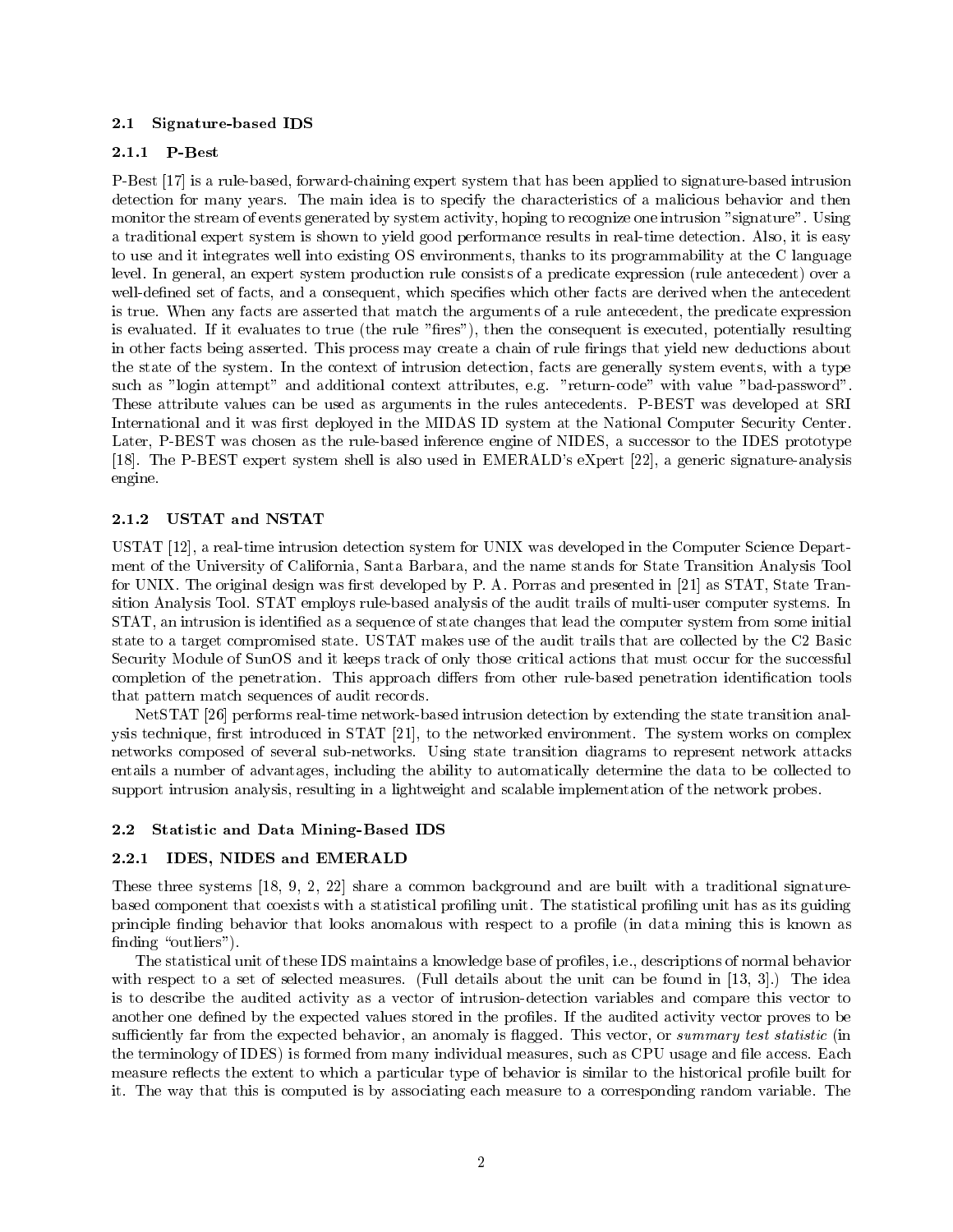frequency distribution of is built (and updated) over time, as more audit records are analyzed. Examples of measures are the rate of audit record activity every 60 seconds and the user CPU time.

The frequency distribution is computed as an exponential weighted sum with a half-life of 30 days. The half-life value makes audit records that were gathered 30 days in the past to contribute with half as much weight as recent records; those gathered 60 days in the past contribute one-quarter as much weight, and so on. This is, in effect, a way to control the number of audit records that play a role in the distribution. The frequency distribution of  $Q_i$  can be computed in this manner for both continuous (numerical) and categorical measures. (For details see [13, 3].) The frequency distribution iskept in the form of a histogram with probabilities associated with each one of the possible ranges, or bins, that the measure can take. The cumulative frequency distribution is then built by using the ordered set of bin probabilities. Using this frequency distribution, and the value of the corresponding measure for the current audit record, it is possible to compute a value that reflects how far away from the "normal" value of the measure the current value is. The actual computation whose details can be found in [13, 3], renders a value that is correlated with how abnormal this measure is. Combining the values obtained for each measure, and taking into consideration the correlation between measures, the unit computes an index of how far the current audit record is from the normal state. Records beyond a threshold are 
agged as possible intrusions.

In [20], the authors propose the usage of several feature reduction and selection techniques commonly used in data mining applications to reduce the computational and storage requirements of statistical intrusion detection methods such as the one used in NIDES. These techniques exploit the fact that typically several of the user behavioral parameters are correlated.

### 2.2.2 Haystack

Haystack [24] also uses a statistical component similar to the one described in 2.2.1. However, in Haystack, the assessment of measures compared to the historical behavior takes place at the conclusion of a session, rather than in real time. Haystack seems to use only counting measures such as amount of I/O and CPU time. Haystack contains a set of six generic types of computer intrusion. For each type, it keeps a set of weights (from 0 to 9) which indicate to which extent each measure is related to this type of intrusion. When analyzing a session, each session feature outside of the predened range of normality causes a weight for that feature to be added to the session's score. Then it is possible to compute the probability distribution of the computer intrusion score and if needed, alert the security officer.

### 2.2.3 JAM

The main idea in JAM [14, 15, 16] is to generate classifiers using a rule learning program on training data sets of system usage. The output from the classifier, a set of classification rules, is used to recognize anomalies and detect known intrusions. Specifically, the approach of using classifiers is tested on two sets of data: one from attacks that use sendmail, the other from network attacks, using TCPdump. Sendmail data consists of two sets of traces, one with normal and one with abnormal data. The training data is fed to RIPPER [8], a rule-learning program. RIPPER rules classify the training data into the two classes "normal" and "abnormal". Each trace is then post-processed by comparing it with the RIPPER predictions, in order to filter out spurious prediction errors. The rationale for the post-processing scheme is that an actual intrusion is characterized by a ma jority of abnormal adjacent call sequences. A second experiment described in this work consists in computing classication rules using only the normal traces. In this case, in order to detect intrusions, the condence information associated with the generated rules is used. Each trace is given a score according to whether a trace submitted to the classifier at runtime violates one of the generated rules. In this case, the trace score is incremented in proportion to the condence of the violated rule. Given a long trace with many sequences, scores are assigned to each sequence, and the average score is used to decide whether the sequence represents an intrusion. The TCPdump experiment shows how classifiers can be induced from traffic data. Pre-processing is applied to the TCPdump raw data and then RIPPER is applied to the data. The paper reports on the results obtained, which are less encouraging than expected. Finally, the authors mention the use of a Meta-detection model that describes how multiple base classiers can be combined in order to exploit combined evidence of multiple traffic patterns.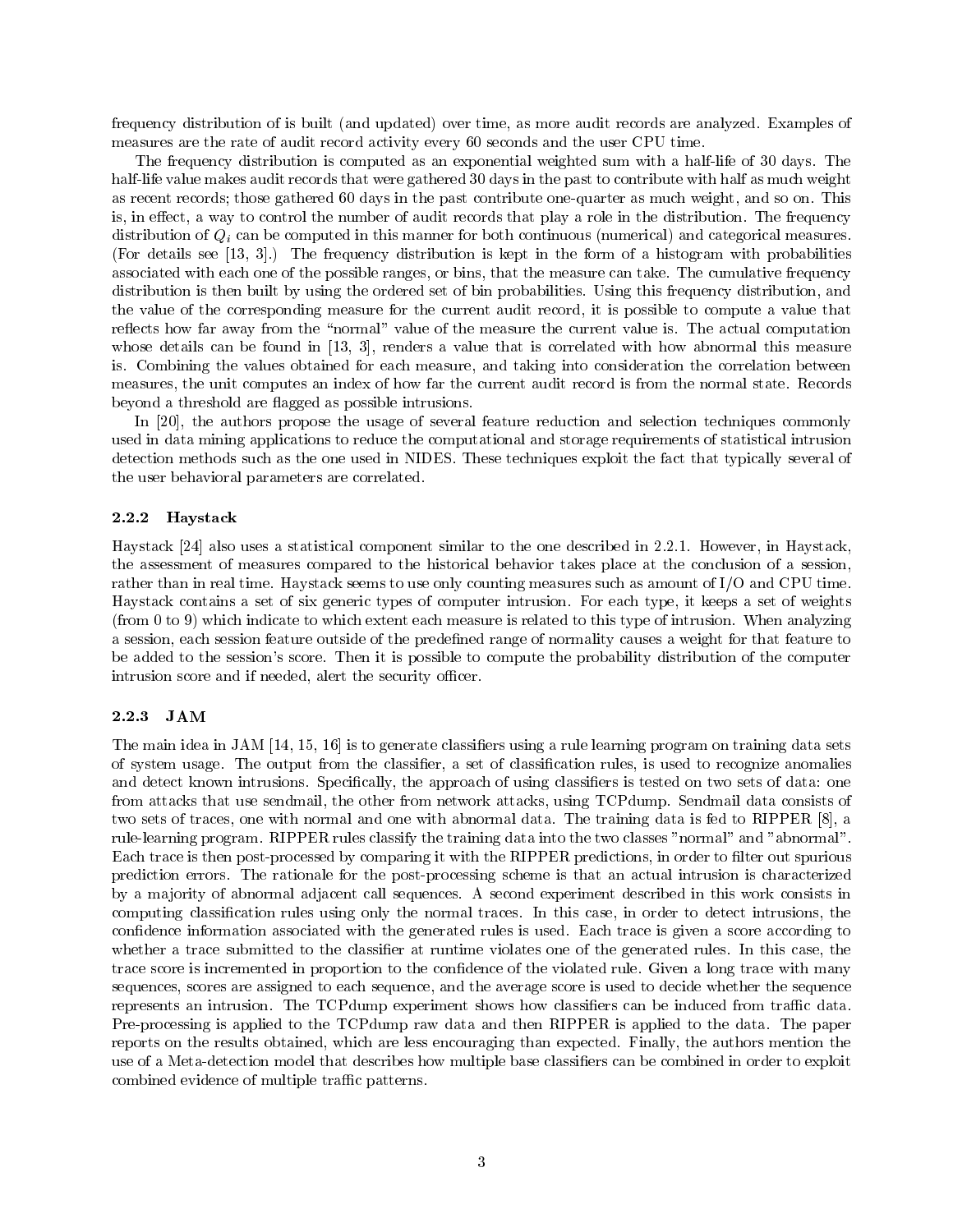#### **ADAM** 3

ADAM is essentially a testbed for using data mining techniques to detect intrusions. ADAM [4] uses a combination of association rules mining and classication to discover attacks in a TCPdump audit trail. First, ADAM builds a repository of "normal" frequent itemsets that hold during attack-free periods. It does so by mining data that is known to be free of attacks. Secondly, ADAM runs a sliding-window, on-line algorithm that finds frequent itemsets in the last D connections and compares them with those stored in the normal itemset repository, discarding those that are deemed normal. With the rest, ADAM uses a classifier which has been previously trained to classify the suspicious connections as a know type of attack, an unknown type or a false alarm.

Association rules are used to gather necessary knowledge about the nature of the audit data, on the assumption that discovering patterns within individual records in a trace can improve the classification task. The task of mining association rules, first presented in [1] consists in deriving a set of rules in the form of  $X \longrightarrow Y$  where X and Y are sets of attribute-values, with  $X \cap Y = \emptyset$  and  $||Y|| = 1$ . The set X is called the antecedent of the rule while the item Y iscalled consequent. For example, in a market-basket data of supermarket transactions, one may find that customers who buy  $milk$  also buy honey in the same transaction, generating the rule milk  $\longrightarrow$  honey. There are two parameters associated with a rule: support and confidence. The rule  $X \longrightarrow Y$  has support s in the transaction set T if s% of transactions in T contain  $X \cup Y$ . The rule  $X \longrightarrow Y$  has confidence c if c% of transactions in T that contain X also contain Y. The most difficult and dominating part of an association rules discovery algorithm is to find the itemsets  $X \cup Y$ , that have strong support. (Once an itemset is deemed to have strong support, it is an easy task to decide which item in the itemset can be the consequent by using the confidence threshold.)

ADAM uses connections as the basic granule, obtaining the connections from the raw packet data of the audit trail. This preprocessing results in a table with the following schema:

 $R(T_s, src. IP, src. Port, Dst. IP, Dst. Port, FLAG).$ 

In this schema,  $T_s$  represents the beginning time of a connection,  $Src.ID$  and  $Src.Port$  refer to source IP and port number respectively, while  $Dst.ID$  and  $Dst.Port$ , represent the destination IP and port number. The attribute  $FLAG$  describes the status of a TCP connection. The relation R contains the dataset that is sub ject of the association mining. The number of potential itemsets is large: connections may come from a large base of source IP addresses and ports. We focus in itemsets that contain items that indicate the source of the connection (like source IP and port), and items that indicate its destination (like destination IP and port). We also consider itemsets that are "aggregations" of source IP or Port values, e.g., connections that come from a source domain and have the same destination IP. We call these itemsets domain-level itemsets. (For instance, we want to discover frequent connections from Source IP X to Destination IP Y, or from Source Domain W to Destination IP Y.)

First, ADAM is trained using a data set in which the attacks and the attack-free periods are correctly labeled. In a first step, a database of frequent itemsets (those that have support above a certain threshold) for the attack-free portions of the data set is created. This serves as a profile against which frequent itemsets found later will be compared. The profile database is populated with frequent itemsets whose format was shown before, as well as frequent domain-level itemsets for attack-free portions of the data. The itemsets in this profile database can be cataloged according to the time of the day and day of the week, to further refine the specificity of these rules to variations of workload during the different time periods. The mining algorithm used for this first step of the training phase is an off-line algorithm. Thus, a conventional association rule mining algorithm can be used to drive this phase. (Although we use an algorithm tailored specically for the kinds of itemsets we aim to find, and which runs considerably faster than a general-purpose association rules algorithm.)

Next, to complete the training phase, we use an incremental, on-line algorithm to detect itemsets that receive strong support within a period of time. This algorithm is driven by a sliding window of tunable size  $\delta$ . The algorithm outputs itemsets (of the same format of those present in the prole database) that have received strong support during this window. We compare any itemset that starts receiving support with itemsets in the profile database for an analogous time and day of the week. If the itemset is present in the profile database, we do not pay attention to it (i.e., we do not devote storage resources to keep track of its support). On the other hand, if the itemset is not in the database, we keep a counter that will track the support that the itemset receives. If the itemset's support surpasses a threshold, that itemset is reported as suspicious. For a set of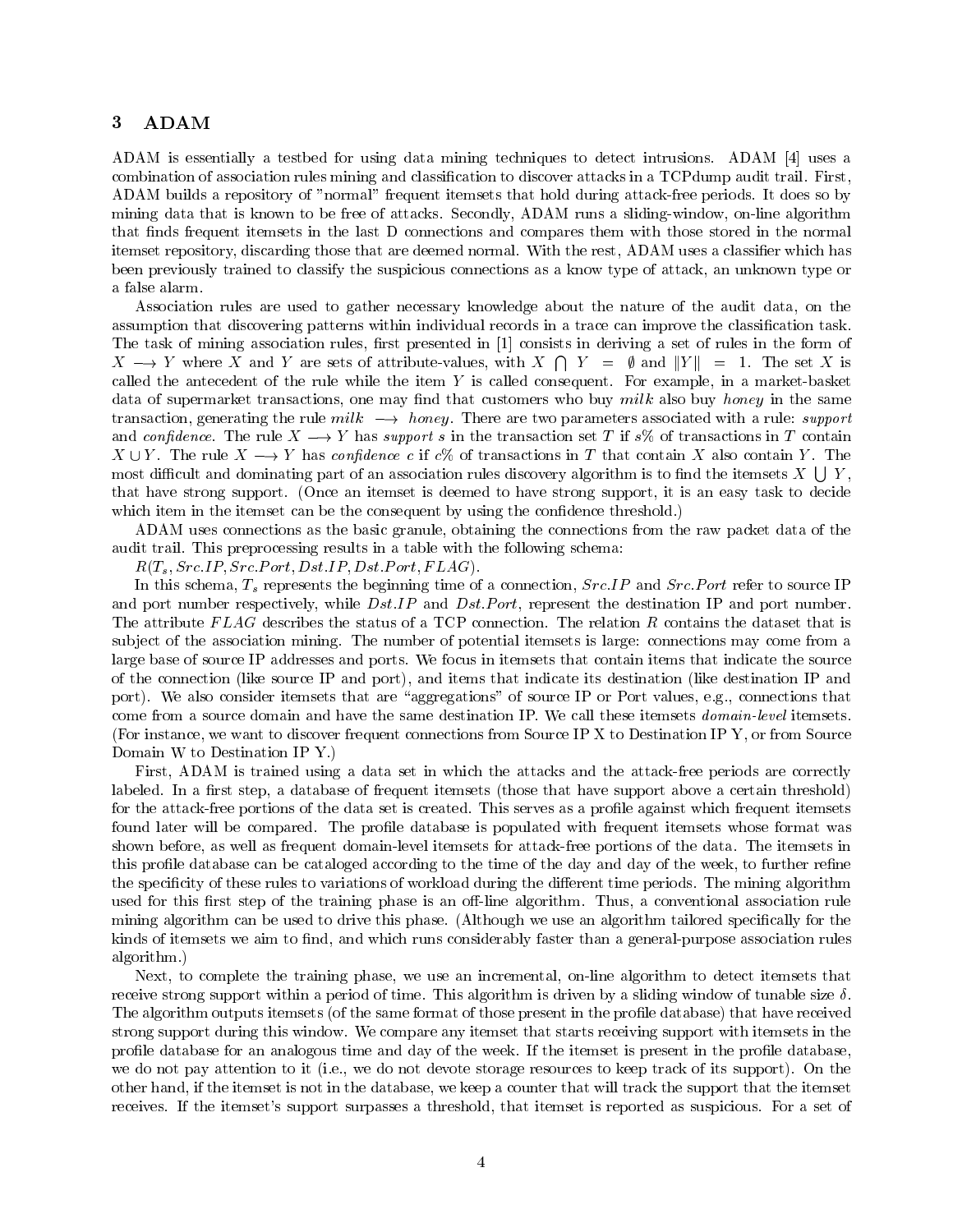

Figure 1: The training phase of ADAM.

suspicious itemset, we provide two services. First the ability to drill down and find the raw data in the audit trail that gives rise to these rules. Secondly, We annotate suspicious itemsets with a vector of parameters (based on the raw audit trail data that gave rise to the rules). Since we know where the attacks are in the training set, the corresponding suspicious itemsets along with their feature vectors are used to train a classier. The trained classifier will be able to, given a suspicious itemset and a vector of features, classify it as a known attack (and label it with the name of the attack), as an unknown attack (whose name is not known), or as a false alarm. It is important to remark here that ADAM has the ability of classifying a suspicious event (itemset and features) as an unknown attack. Notice that no training set can possibly prepare a classier for an unknown attack (since there can be no examples of such an event). In general labeling events as unknown attacks (or anomalies) is a very difficult problem. We are able to include such a provision by using an artifact present in some classifiers: the inclusion of a "default" label by which the classifier expresses its inability to recognize the class of the event as one of the known classes. We take the approach that any event flagged by the association rules software that cannot be classified as a known attack or as a normal event (false alarm) by the classier, ought to be considered, conservatively, as an unknown attack. Using this assumption, we change the label in the classifier from "default" to "unknown." Our experiments have shown that this is a very efficient way to detect attacks whose nature is not fully understood.

ADAM is then ready to detect intrusions online. Again, the on-line association rules mining algorithm is used to process a window of the current connections. Suspicious connections are flagged and sent along with their feature vectors to the trained classier, where they will be labeled accordingly.

Figures 1 and 2 show the basic architecture of our system. Our system performs its task in two phases. In the training mode, depicted in Figure 1, we use a data stream for which we know where the attacks (and their type) are located. The attack-free parts of the stream are fed into a module that performs off-line association rules discovery. The output of this module is a profile of rules that we call "normal," i.e., that depict the behavior during periods where there are no attacks. The profile along with the training data set is also fed into a module that uses a combination of a dynamic, on-line algorithm for association rules, whose output consists of frequent itemsets that characterize attacks to the system. These itemsets, along with a set of features extracted from the data stream by a features selection module are used as the training set for a classifier (decision tree). This whole phase takes place once (off-line), before we use the system to detect intrusions.

The other phase, i.e., the actual detection of intrusions is implemented as depicted in 2. Here the dynamic algorithm is used to produce itemsets that are considered as suspicious and, along the features extracted by the features selection module are fed to the (already trained) classifier, which labels the events as attacks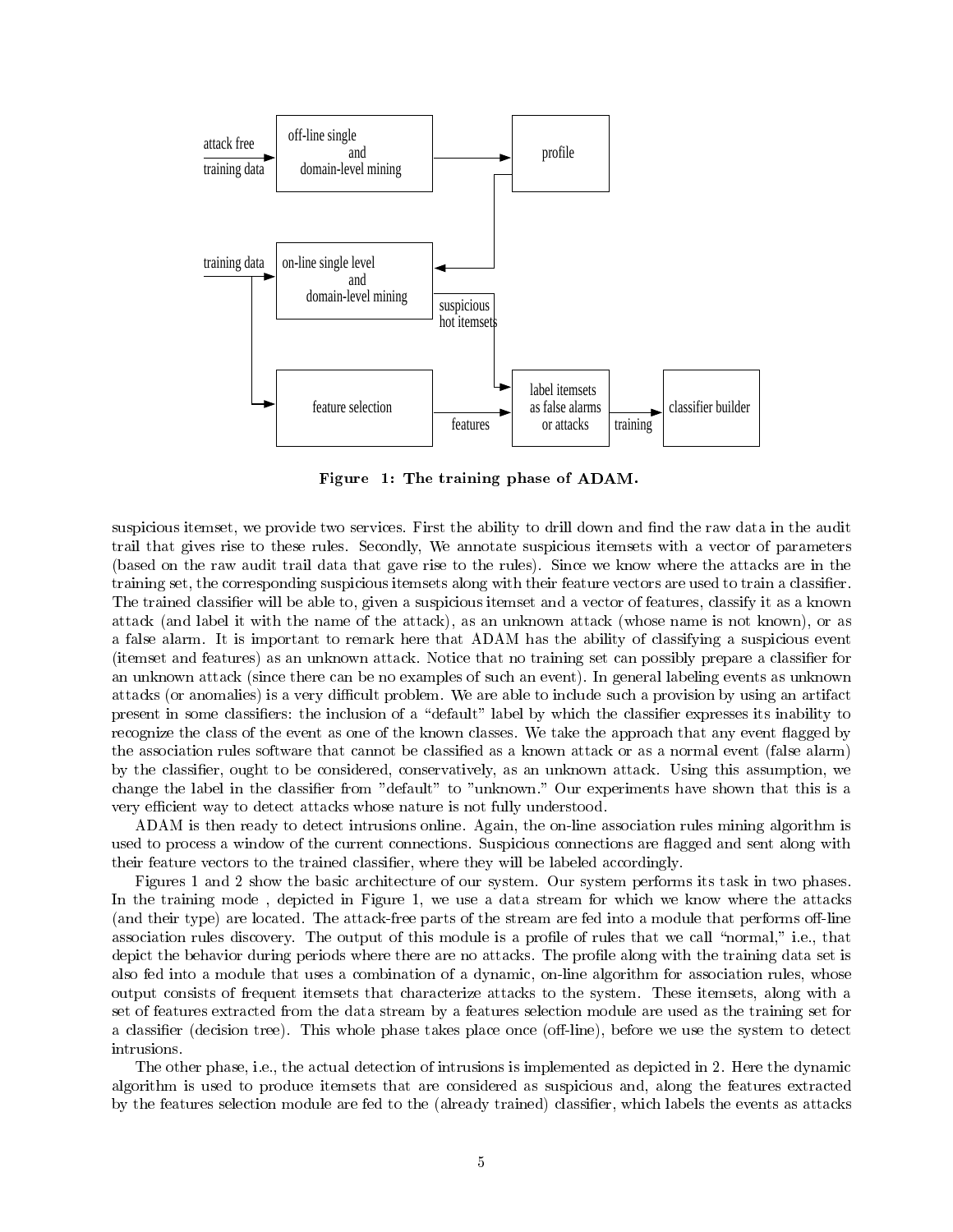

Figure 2: Discovering intrusions with ADAM.

(including its presumed type), false alarms, or unknown. When the classier labels connections as false alarms, it is filtering them out of the attacks set, avoiding passing these alarms to the security officer. The last class, i.e., unknown, is reserved for events whose exact nature cannot be pinpointed by the classifier (they cannot be classied as known attacks). We consider those as attacks and include them in the set of alarms passed to the security officer.

Figures 3 and 4 show the results of the recent 1999 DARPA Intrusion Detection Evaluation, administered by MIT Lincoln Labs [19]. ADAM entered the competition and performed extremely well. We aimed to detect intrusions of the type Denial of Service (DOS) and Probe attacks (although ADAM can discover other types of intrusions as well). In those categories, as shown in Figure 3, ADAM ranked third, after EMERALD and the University of California Santa Barbara's STAT system. The attacks detected by those systems and missed by ADAM were those that fell below our thresholds, being attacks that involved usually only one connection and that can be best identified by signature-based systems. ADAM came very close to EMERALD in overall attack identication, as shown in Figure 4.

#### $\overline{4}$ Breaking the dependency on training data

Training data is difficult to come by for two reasons. First, organizations rarely keep logs of labeled attacks and normal connections. Secondly, labeling audit trails is a labor intensive task which will overtax the already burdened security officers.

In [5], we propose an investigate a method based on pseudo-Bayes estimators to enhance the capabilities of ADAM. The method aims to effectively detect novel attacks for which no training data is available. Pseudo-Bayes estimators is a well used technique in the area of discrete multivariate analysis [7]. It is used to provide the estimated cell values of contingency tables which may contain a large number of sampling zeros. All too often, the observed table of counts provides an unsatisfactory table of estimated values since there are many cells and few observations per cell, and some zeros are "smaller" than others, especially when we are computing rates. For instance, it may be misleading to report both 0/5 and 0/500 as being equal to zero, since as rates they carry quite different information. In order to distinguish such zero properties from one another , the observed counts need to be smoothed since the observed table of counts seems too abrupt. The basic problem here is one of simultaneously estimating a large number of parameters ( the expected cell frequencies). One way to provide such estimates is to assume an underlying parametric model for the expected frequencies, where the number of parameters in the model is typically much smaller than the total number of cells. pseudo-Bayes is another approach to solve the problem which does not involve the problem of model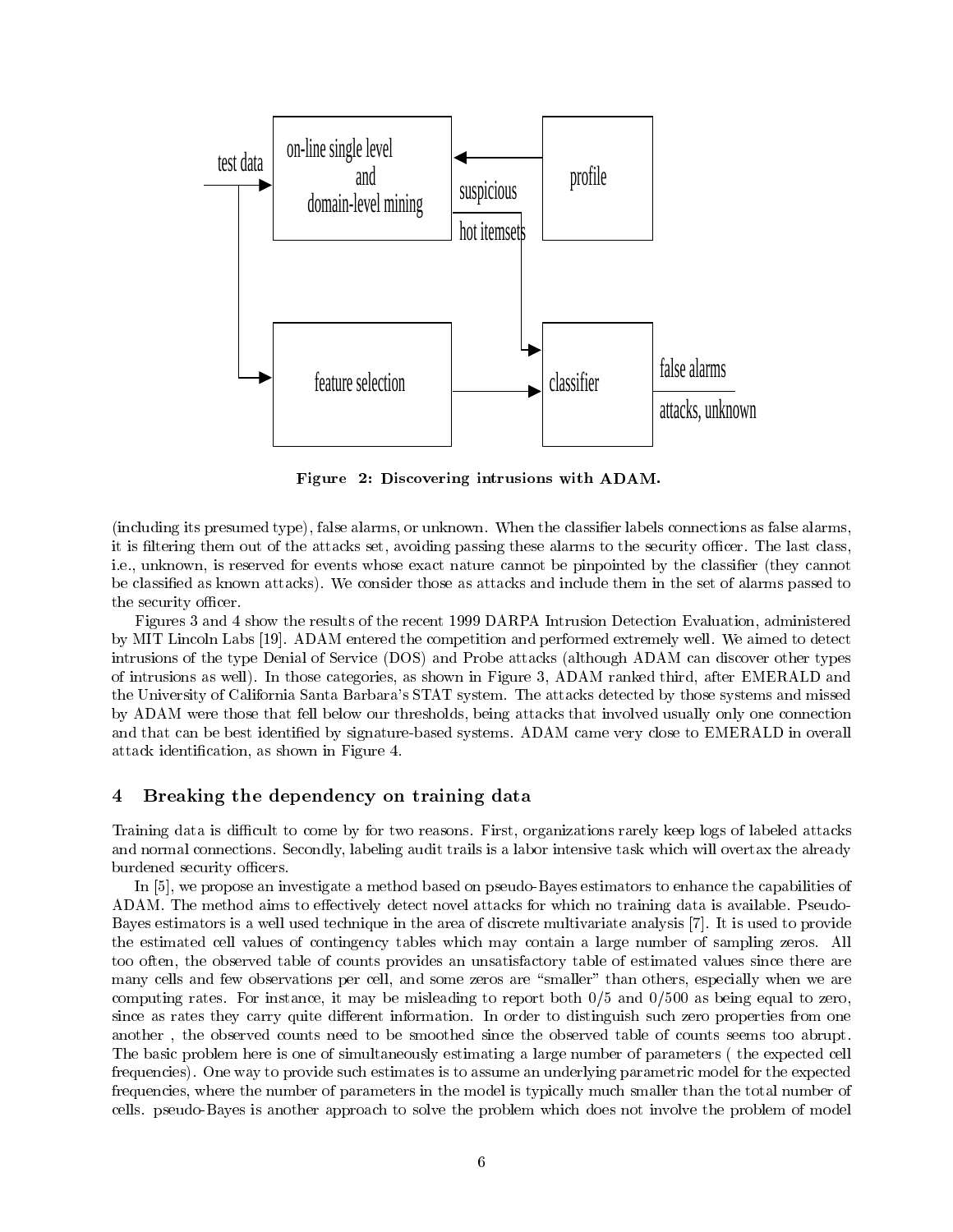

Figure 3: 1999 DARPA Intrusion Detection Evaluation Results. The graph shows the accuracy achieved by the best three ranking tools in the competition (EMERALD, UCSB STAT and  $ADAM$  -labeled as  $GMU-$ ).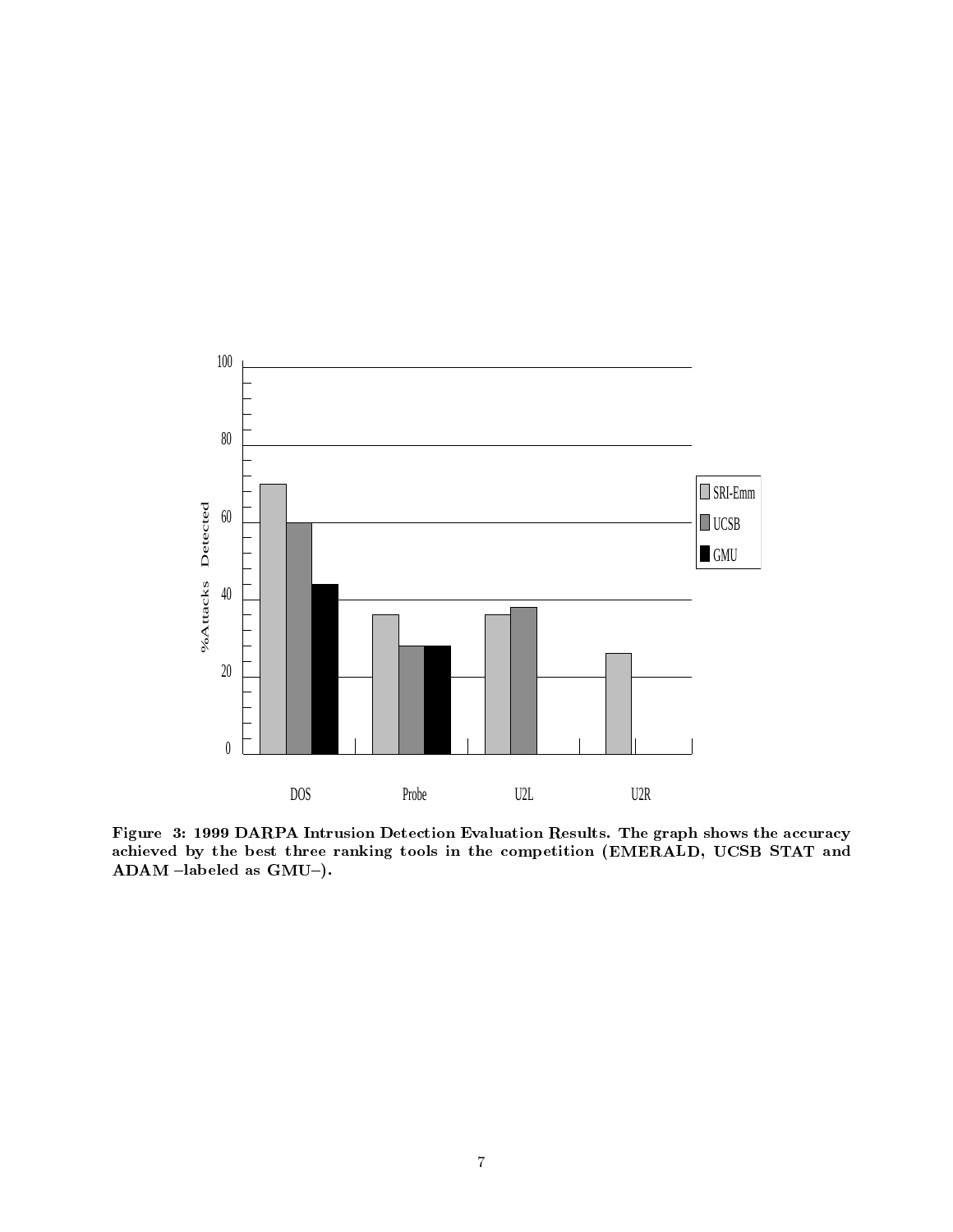

Figure 4: 1999 DARPA Intrusion Detection Evaluation Results. Overall ranking of the com peting tools in terms of identifying attacks: EMERALD and ADAM -labeled as GMU- were the most accurate tools. (The numbers in parenthesis indicate the attacks the tools detected out of those they were supposed to detect.)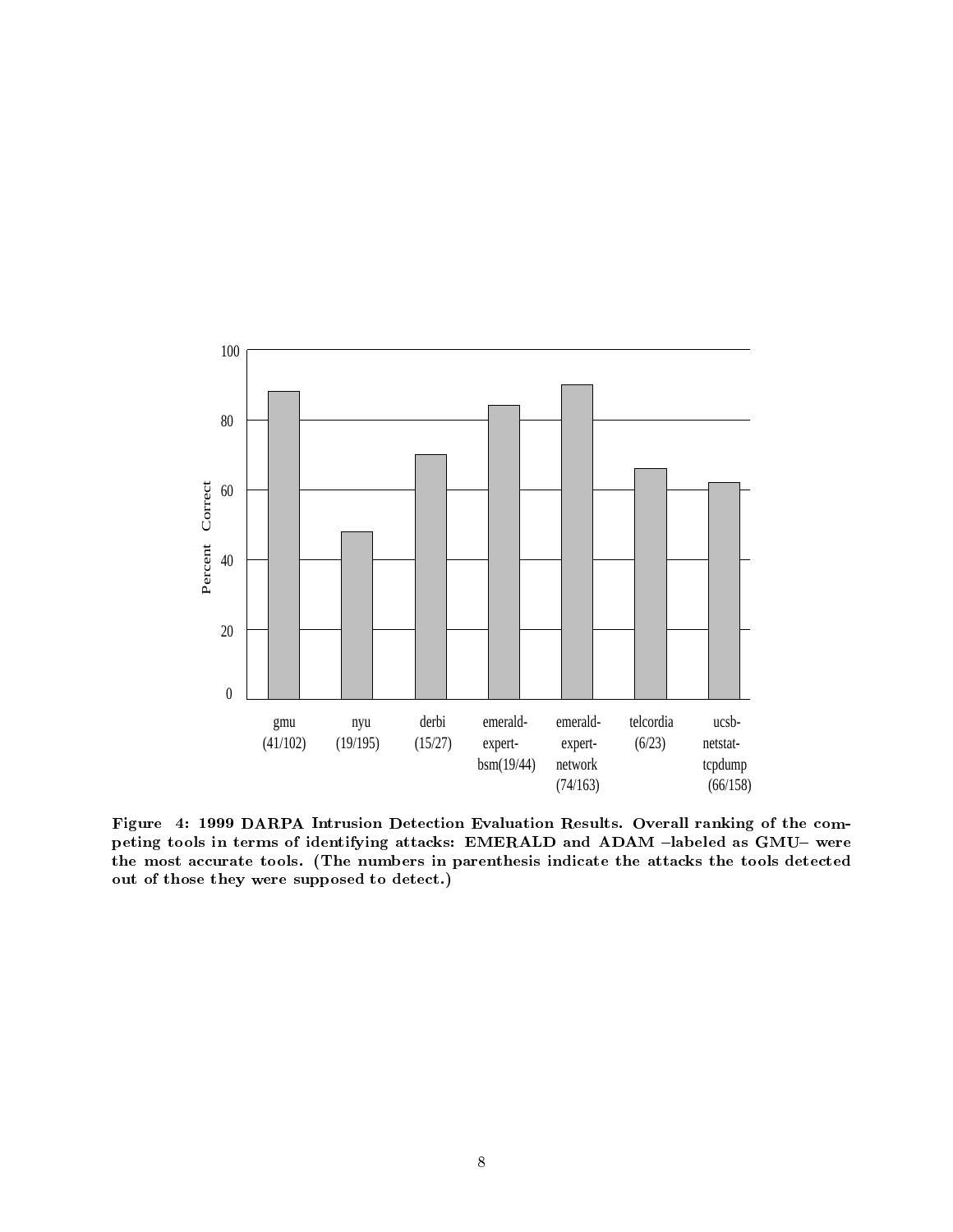selection. Our experimental results show that the method is very effective. in detecting the new attacks whose properties are different and distinguishable from the normal instances of training data.

## 5 Future

As pointed out early, ADAM is a testbed to research which data mining techniques are appropriate for intrusion detection. To this effect we continue enhancing the system by adding new methods of detection. In particular we are now investigating the following two problems:

- Breaking the dependency on training data for normal events: Even though the pseudo-Bayes method allows us to avoid the dependency on training data for attacks, ADAM still requires some training data to build the prole of normal activity. The next step is to take a trail of audit data, and break it into chunks of certain duration (e.g., a day), purging from each chunk the outliers, using statistical methods (for a good treatment of these methods see [6]), and then merge the results (perhaps by voting) obtained on each chunk to form a profile of normal activity.
- Merging the results from different sensors: In spite of the furious activity in intrusion detection, the problem of false alarms and missed attacks (false positives and negatives) is still prevalent. Although we believe that no system will ever be built that completely eliminate these problems, we are also convinced that the way to minimize their effects is to deploy a network of sensors, each with limited capacity, and to fusion their decisions to obtain a more reliable assessment of the alarms. This idea is not new: the usage of a set of less-than-perfect components to obtain a more robust system has been a successful strategy used in different fields, such as improving the reliability of hardware and software components, improving the robustness of a model in machine learning and data mining, and improving the accuracy decisionmaking systems such as those used in air-traffic control, oil exploration and radar and sonar processing (see [25]). We propose to borrow some of the successful techniques to fusion intrusion detection sensors, thereby improving the diagnosing power of the whole system.

## References

- [1] R. Agrawal, T. Imielinski, , and A. Swami. Mining association rules between sets of items in large databases. In Proc. of the ACM SIGMOD Conference on Management of Data, Washington D.C., May 1993.
- $A$ . Valdes.  $\overline{A}$ [2] D. Anderson and T. Frivold and A. Valdes. NIDES: A Summary. In http://www.sdl.sri.com/nides/index5.html
- [3] D. Anderson and T. Lunt and H. Javitz and A. Tamaru and A. Valdes. Detecting unusual program behavior using the statistical component of the Next-generation Intrusion Detection Expert System (NIDES). Technical Report, SRI-CSL-95-06, Computer Science Laboratory, SRI International, May 1995.
- [4] D. Barbará and J. Couto and S. Jajodia and N. Wu. ADAM: Detecting Intrusions by Data Mining. Proceedings of the IEEE SMC Information Assurance Workshop, West Point, NY, 2001.
- [5] D. Barbara and N. Wu and S. Ja jodia. Detecting Novel Network Intrusions Using Bayes Estimators. Proceedings of the First SIAM International Conference on Data Mining , April 2001, Chicago, USA.
- [6] V. Barnett and T. Lewis. Outliers in Statistical Data. 3rd Edition. Wiley, 1994.
- [7] Y.M.M. Bishop and S.E. Fienberg. Discrete Multivariate Analysis: Theory and Practice. The MIT Press, 1975.
- [8] W.W. Cohen. Fast Effective Rule Induction. In Proceedings of the 12th International Conference on Machine Learning, Lake Taho, CA, 1995.
- [9] D.E. Denning. An Intrusion Detection Model. In IEEE Transactions on Software Engineering, February 1997, pp. 222-228.